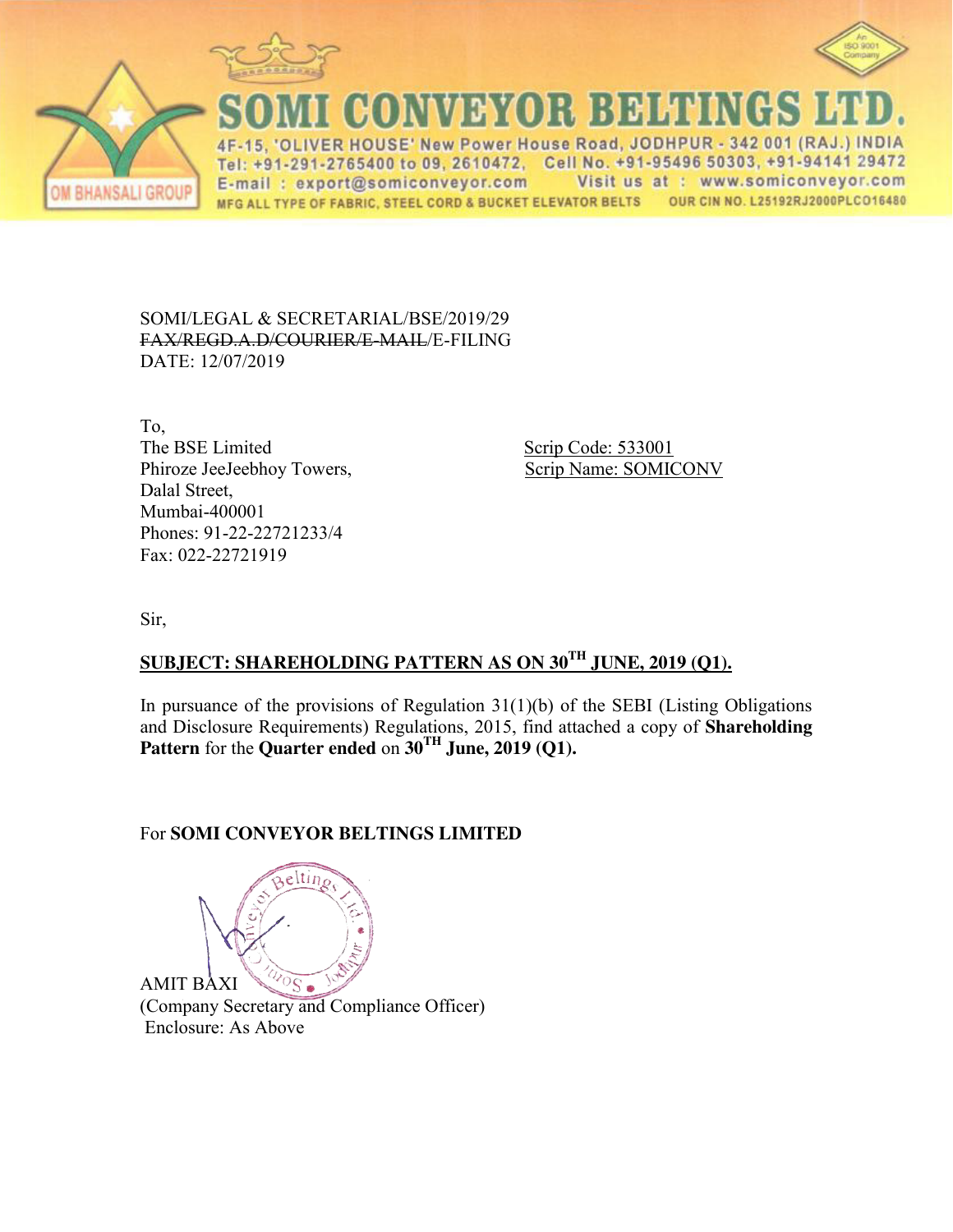| <b>General information about company</b>                                                   |                            |  |  |  |  |  |  |  |
|--------------------------------------------------------------------------------------------|----------------------------|--|--|--|--|--|--|--|
| Scrip code                                                                                 | 533001                     |  |  |  |  |  |  |  |
| NSE Symbol                                                                                 | <b>SOMICONVEY</b>          |  |  |  |  |  |  |  |
| <b>MSEI</b> Symbol                                                                         | <b>NOTLISTED</b>           |  |  |  |  |  |  |  |
| <b>ISIN</b>                                                                                | INE323J01019               |  |  |  |  |  |  |  |
| Name of the company                                                                        | SOMI CONVEYOR BELTINGS LTD |  |  |  |  |  |  |  |
| Whether company is SME                                                                     | N <sub>0</sub>             |  |  |  |  |  |  |  |
| Class of Security                                                                          | <b>Equity Shares</b>       |  |  |  |  |  |  |  |
| Type of report                                                                             | Quarterly                  |  |  |  |  |  |  |  |
| Quarter Ended / Half year ended/Date of Report (For Prelisting / Allotment)                | 30-06-2019                 |  |  |  |  |  |  |  |
| Date of allotment / extinguishment (in case Capital Restructuring selected) / Listing Date |                            |  |  |  |  |  |  |  |
| Shareholding pattern filed under                                                           | Regulation $31(1)(b)$      |  |  |  |  |  |  |  |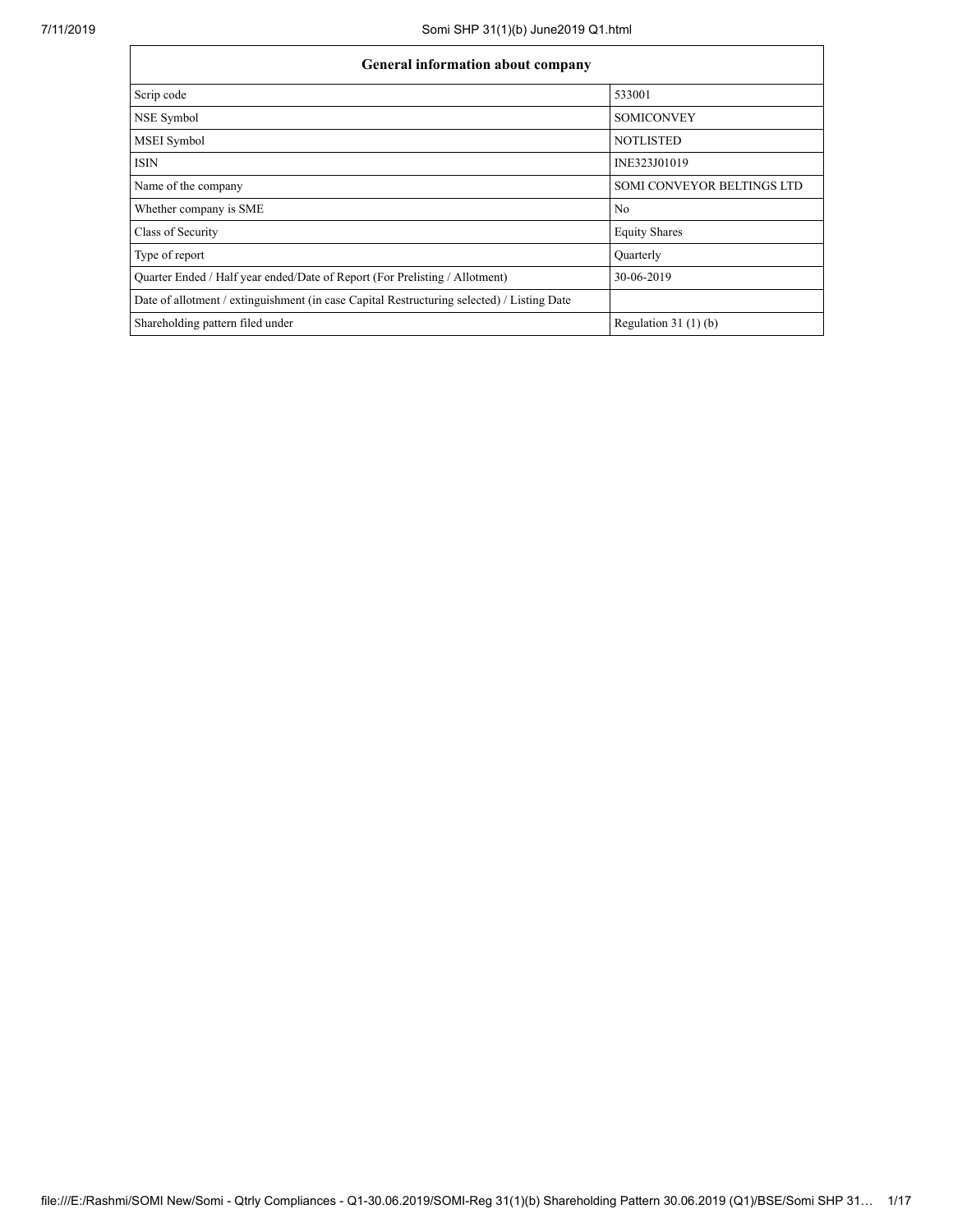|                         | <b>Declaration</b>                                                                        |                |                                |                       |                             |  |  |  |  |  |
|-------------------------|-------------------------------------------------------------------------------------------|----------------|--------------------------------|-----------------------|-----------------------------|--|--|--|--|--|
| Sr.<br>No.              | Particular                                                                                | Yes/No         | Promoter and<br>Promoter Group | Public<br>shareholder | Non Promoter-<br>Non Public |  |  |  |  |  |
| 1                       | Whether the Listed Entity has issued any partly paid up shares?                           | No.            | N <sub>0</sub>                 | N <sub>0</sub>        | N <sub>0</sub>              |  |  |  |  |  |
| $\overline{2}$          | Whether the Listed Entity has issued any Convertible Securities                           | N <sub>0</sub> | N <sub>0</sub>                 | N <sub>0</sub>        | N <sub>0</sub>              |  |  |  |  |  |
| $\overline{\mathbf{3}}$ | Whether the Listed Entity has issued any Warrants?                                        | N <sub>0</sub> | N <sub>0</sub>                 | N <sub>0</sub>        | No                          |  |  |  |  |  |
| $\overline{4}$          | Whether the Listed Entity has any shares against which<br>depository receipts are issued? | No.            | N <sub>0</sub>                 | No                    | N <sub>0</sub>              |  |  |  |  |  |
| $\overline{5}$          | Whether the Listed Entity has any shares in locked-in?                                    | N <sub>0</sub> | N <sub>0</sub>                 | N <sub>0</sub>        | N <sub>0</sub>              |  |  |  |  |  |
| 6                       | Whether any shares held by promoters are pledge or otherwise<br>encumbered?               | N <sub>0</sub> | N <sub>0</sub>                 |                       |                             |  |  |  |  |  |
| $\overline{7}$          | Whether company has equity shares with differential voting<br>rights?                     | N <sub>0</sub> | N <sub>0</sub>                 | N <sub>0</sub>        | N <sub>0</sub>              |  |  |  |  |  |
| 8                       | Whether the listed entity has any significant beneficial owner?                           | N <sub>0</sub> |                                |                       |                             |  |  |  |  |  |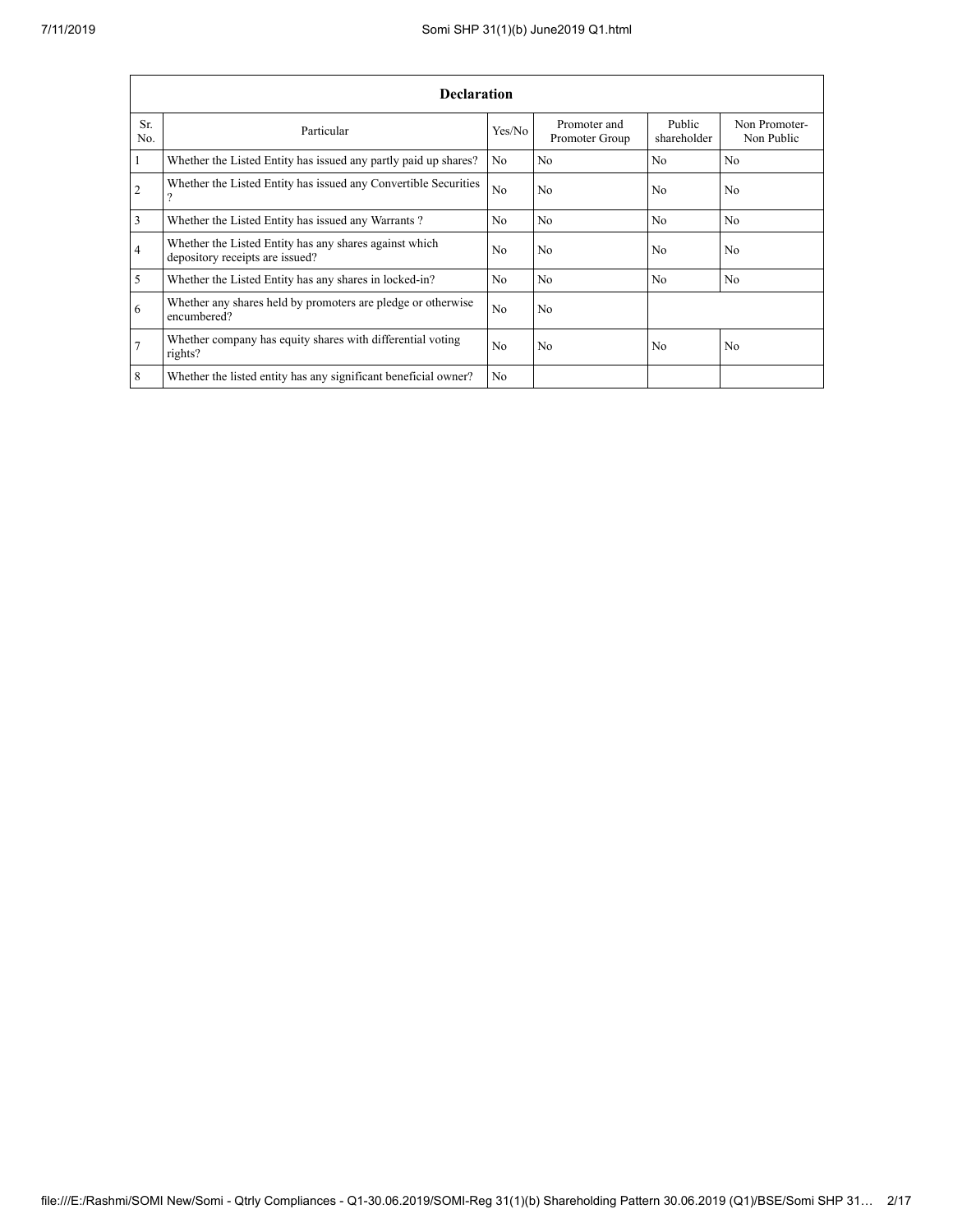|                 | <b>Table I - Summary Statement holding of specified securities</b> |                         |                                   |                             |                          |                                                                    |                                        |                                                                  |               |          |                     |
|-----------------|--------------------------------------------------------------------|-------------------------|-----------------------------------|-----------------------------|--------------------------|--------------------------------------------------------------------|----------------------------------------|------------------------------------------------------------------|---------------|----------|---------------------|
|                 | Category<br>of<br>shareholder<br>(II)                              | Nos. Of<br>shareholders | No. of<br>fully paid<br>up equity | No. Of<br>Partly<br>paid-up | No. Of<br>shares         | Total nos.<br>shares<br>held (VII)<br>$= (IV) +$<br>$(V)$ + $(VI)$ | Shareholding as a<br>% of total no. of | Number of Voting Rights held in each<br>class of securities (IX) |               |          |                     |
| Category<br>(1) |                                                                    |                         |                                   | equity<br>shares            | underlying<br>Depository |                                                                    | shares (calculated<br>as per SCRR,     | No of Voting (XIV) Rights                                        |               |          | Total as a          |
|                 |                                                                    | (III)                   | shares<br>held $(IV)$             | held<br>(V)                 | Receipts<br>(VI)         |                                                                    | 1957) (VIII) As a<br>% of $(A+B+C2)$   | Class eg:<br>X                                                   | Class<br>eg:y | Total    | $%$ of<br>$(A+B+C)$ |
| (A)             | Promoter<br>&<br>Promoter<br>Group                                 | $\overline{7}$          | 6955787                           |                             |                          | 6955787                                                            | 59.05                                  | 6955787                                                          |               | 6955787  | 59.05               |
| (B)             | Public                                                             | 3880                    | 4823869                           |                             |                          | 4823869                                                            | 40.95                                  | 4823869                                                          |               | 4823869  | 40.95               |
| (C)             | Non<br>Promoter-<br>Non Public                                     |                         |                                   |                             |                          |                                                                    |                                        |                                                                  |               |          |                     |
| (C1)            | <b>Shares</b><br>underlying<br><b>DRs</b>                          |                         |                                   |                             |                          |                                                                    |                                        |                                                                  |               |          |                     |
| (C2)            | Shares held<br>by<br>Employee<br>Trusts                            |                         |                                   |                             |                          |                                                                    |                                        |                                                                  |               |          |                     |
|                 | Total                                                              | 3887                    | 11779656                          |                             |                          | 11779656                                                           | 100                                    | 11779656                                                         |               | 11779656 | 100                 |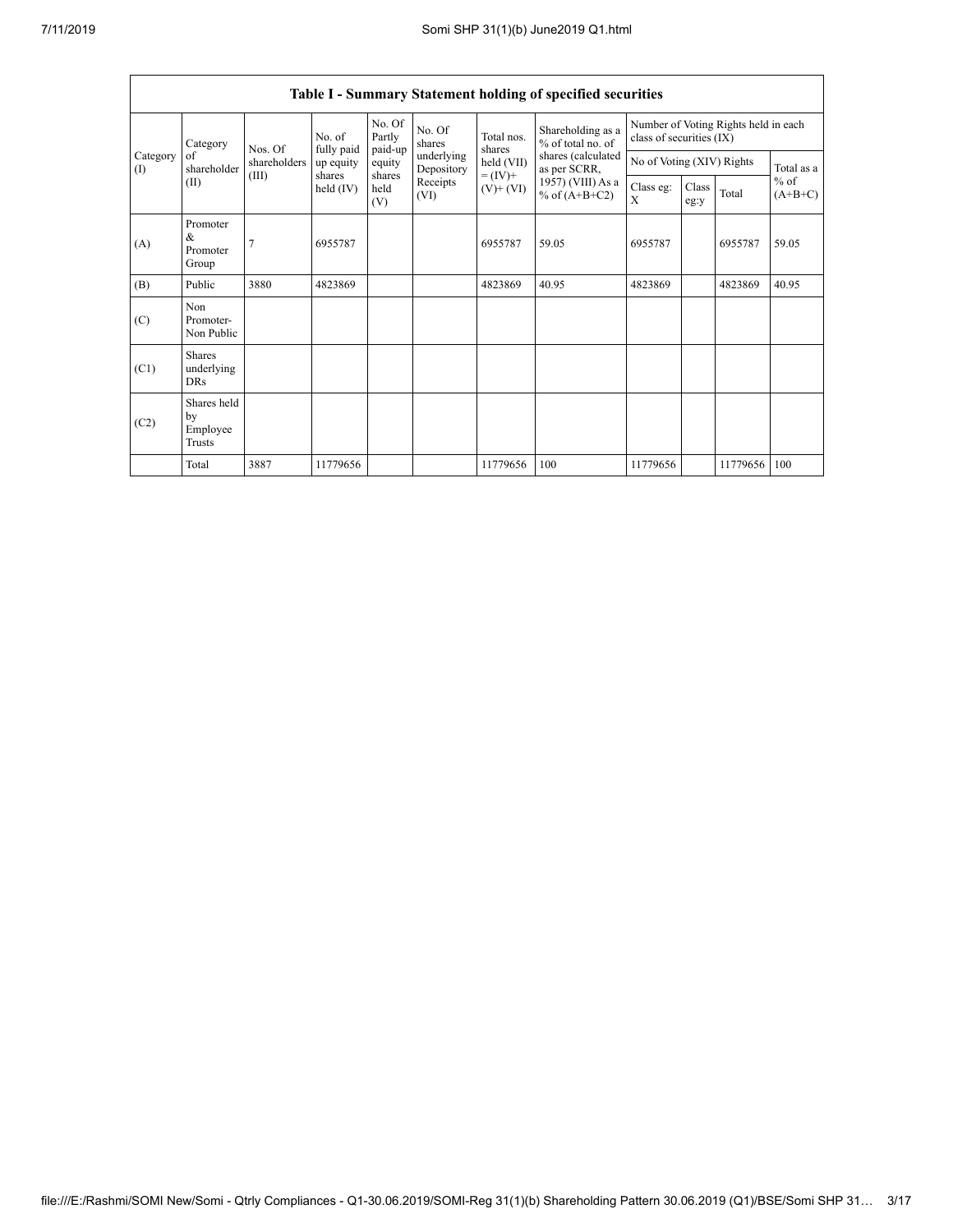|               |             |                                           |                                                                                          |                                                                             |                                                                                                               | Table I - Summary Statement holding of specified securities                                                                                                                    |                                                  |            |                                                                               |                                |                                       |
|---------------|-------------|-------------------------------------------|------------------------------------------------------------------------------------------|-----------------------------------------------------------------------------|---------------------------------------------------------------------------------------------------------------|--------------------------------------------------------------------------------------------------------------------------------------------------------------------------------|--------------------------------------------------|------------|-------------------------------------------------------------------------------|--------------------------------|---------------------------------------|
| Category      |             | Category<br>of                            | No. Of<br><b>Shares</b><br>Underlying<br>Outstanding<br>convertible<br>securities<br>(X) | No. of<br><b>Shares</b><br>Underlying<br>Outstanding<br>Warrants<br>$(X_i)$ | No. Of Shares<br>Underlying<br>Outstanding<br>convertible<br>securities and<br>No. Of<br>Warrants (Xi)<br>(a) | Shareholding, as a %<br>assuming full<br>conversion of<br>convertible securities (<br>as a percentage of<br>diluted share capital)<br>$(XI)=(VII)+(X) As a %$<br>of $(A+B+C2)$ | Number of<br>Locked in<br>shares $(XII)$         |            | Number of<br><b>Shares</b><br>pledged or<br>otherwise<br>encumbered<br>(XIII) |                                | Number of<br>equity shares<br>held in |
| $($ I<br>(II) | shareholder | No.<br>(a)                                |                                                                                          |                                                                             |                                                                                                               |                                                                                                                                                                                | As a<br>$%$ of<br>total<br>Shares<br>held<br>(b) | No.<br>(a) | As a<br>$%$ of<br>total<br><b>Shares</b><br>held<br>(b)                       | dematerialized<br>form $(XIV)$ |                                       |
|               | (A)         | Promoter<br>&<br>Promoter<br>Group        |                                                                                          |                                                                             |                                                                                                               | 59.05                                                                                                                                                                          |                                                  |            |                                                                               |                                | 6955787                               |
|               | (B)         | Public                                    |                                                                                          |                                                                             |                                                                                                               | 40.95                                                                                                                                                                          |                                                  |            |                                                                               |                                | 4001859                               |
|               | (C)         | Non<br>Promoter-<br>Non Public            |                                                                                          |                                                                             |                                                                                                               |                                                                                                                                                                                |                                                  |            |                                                                               |                                |                                       |
|               | (C1)        | <b>Shares</b><br>underlying<br><b>DRs</b> |                                                                                          |                                                                             |                                                                                                               |                                                                                                                                                                                |                                                  |            |                                                                               |                                |                                       |
|               | (C2)        | Shares held<br>by<br>Employee<br>Trusts   |                                                                                          |                                                                             |                                                                                                               |                                                                                                                                                                                |                                                  |            |                                                                               |                                |                                       |
|               |             | Total                                     |                                                                                          |                                                                             |                                                                                                               | 100                                                                                                                                                                            |                                                  |            |                                                                               |                                | 10957646                              |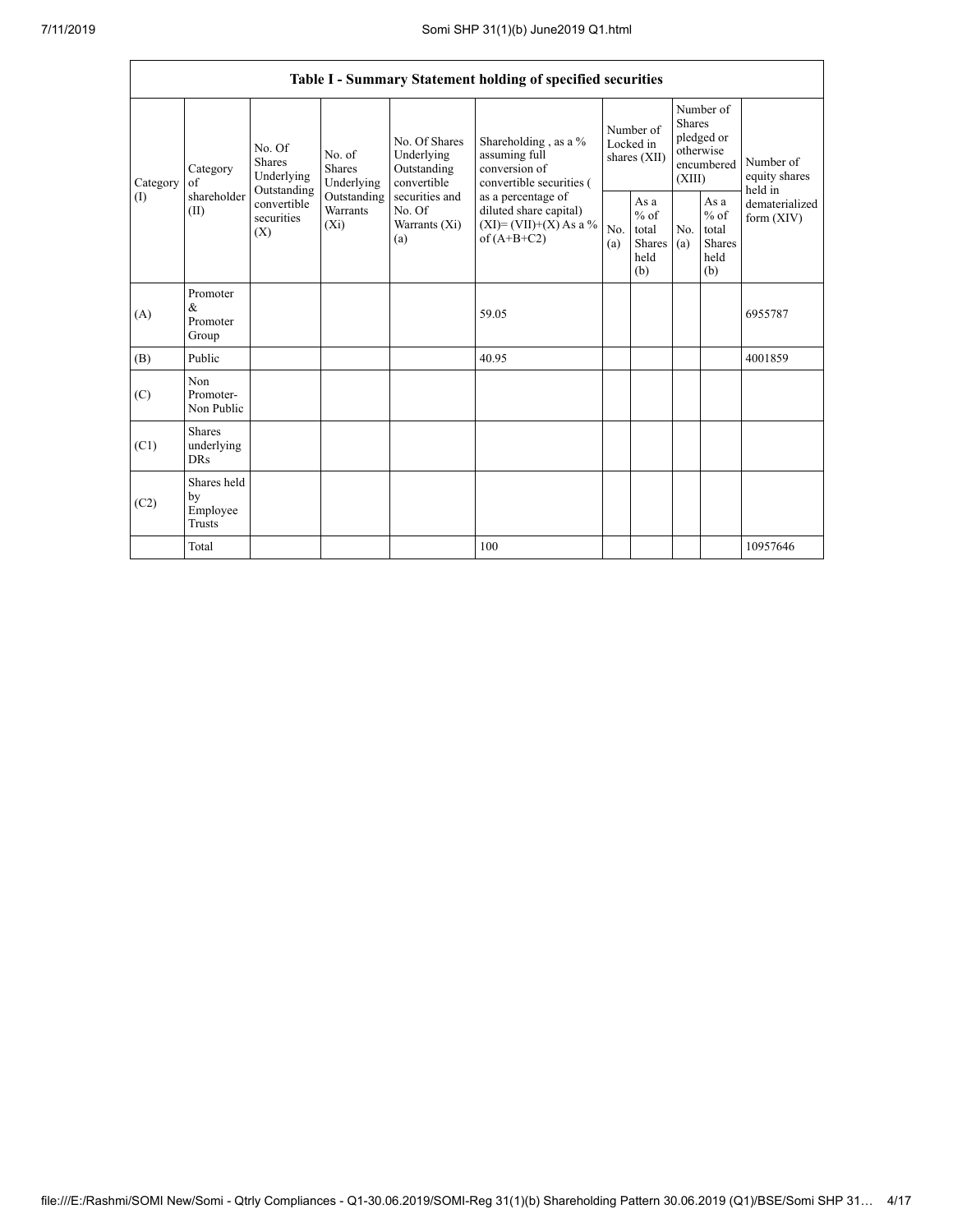|                                                                                                | Table II - Statement showing shareholding pattern of the Promoter and Promoter Group                                |                                                                              |                                   |                                 |                                    |                             |                                                      |                           |               |                                      |                                 |  |
|------------------------------------------------------------------------------------------------|---------------------------------------------------------------------------------------------------------------------|------------------------------------------------------------------------------|-----------------------------------|---------------------------------|------------------------------------|-----------------------------|------------------------------------------------------|---------------------------|---------------|--------------------------------------|---------------------------------|--|
|                                                                                                |                                                                                                                     |                                                                              |                                   | No.<br>Of                       | No. Of                             | Total nos.                  | Shareholding<br>as a % of                            | class of securities (IX)  |               | Number of Voting Rights held in each |                                 |  |
| Sr.                                                                                            | Category &<br>Name of the                                                                                           | Nos. Of<br>shareholders                                                      | No. of<br>fully paid<br>up equity | Partly<br>paid-<br>up           | shares<br>underlying<br>Depository | shares<br>held<br>$(VII) =$ | total no. of<br>shares<br>(calculated as             | No of Voting (XIV) Rights |               |                                      | Total<br>as a $%$               |  |
|                                                                                                | Shareholders (I)                                                                                                    | (III)                                                                        | shares<br>held $(IV)$             | equity<br>shares<br>held<br>(V) | Receipts<br>(VI)                   | $(IV)+$<br>$(V)$ + $(VI)$   | per SCRR.<br>1957) (VIII)<br>As a % of<br>$(A+B+C2)$ | Class eg:<br>X            | Class<br>eg:y | Total                                | of<br>Total<br>Voting<br>rights |  |
| А                                                                                              | Table II - Statement showing shareholding pattern of the Promoter and Promoter Group                                |                                                                              |                                   |                                 |                                    |                             |                                                      |                           |               |                                      |                                 |  |
| (1)                                                                                            | Indian                                                                                                              |                                                                              |                                   |                                 |                                    |                             |                                                      |                           |               |                                      |                                 |  |
| (a)                                                                                            | Individuals/Hindu<br>undivided Family                                                                               | $\overline{7}$                                                               | 6955787                           |                                 |                                    | 6955787                     | 59.05                                                | 6955787                   |               | 6955787                              | 59.05                           |  |
| Sub-Total<br>(A)(1)                                                                            |                                                                                                                     | 7                                                                            | 6955787                           |                                 |                                    | 6955787                     | 59.05                                                | 6955787                   |               | 6955787                              | 59.05                           |  |
| (2)                                                                                            | Foreign                                                                                                             |                                                                              |                                   |                                 |                                    |                             |                                                      |                           |               |                                      |                                 |  |
| Total<br>Shareholding<br>of Promoter<br>and<br>Promoter<br>Group $(A)=$<br>$(A)(1)+(A)$<br>(2) |                                                                                                                     | 7                                                                            | 6955787                           |                                 |                                    | 6955787                     | 59.05                                                | 6955787                   |               | 6955787                              | 59.05                           |  |
| B                                                                                              |                                                                                                                     | Table III - Statement showing shareholding pattern of the Public shareholder |                                   |                                 |                                    |                             |                                                      |                           |               |                                      |                                 |  |
| (1)                                                                                            | Institutions                                                                                                        |                                                                              |                                   |                                 |                                    |                             |                                                      |                           |               |                                      |                                 |  |
| (3)                                                                                            | Non-institutions                                                                                                    |                                                                              |                                   |                                 |                                    |                             |                                                      |                           |               |                                      |                                 |  |
| (a(i))                                                                                         | Individuals -<br>i.Individual<br>shareholders<br>holding nominal<br>share capital up<br>to Rs. 2 lakhs.             | 3571                                                                         | 1914351                           |                                 |                                    | 1914351                     | 16.25                                                | 1914351                   |               | 1914351                              | 16.25                           |  |
| (a(ii))                                                                                        | Individuals - ii.<br>Individual<br>shareholders<br>holding nominal<br>share capital in<br>excess of Rs. 2<br>lakhs. | 4                                                                            | 432702                            |                                 |                                    | 432702                      | 3.67                                                 | 432702                    |               | 432702                               | 3.67                            |  |
| (b)                                                                                            | NBFCs registered<br>with RBI                                                                                        | 1                                                                            | 55262                             |                                 |                                    | 55262                       | 0.47                                                 | 55262                     |               | 55262                                | 0.47                            |  |
| (e)                                                                                            | Any Other<br>(specify)                                                                                              | 304                                                                          | 2421554                           |                                 |                                    | 2421554                     | 20.56                                                | 2421554                   |               | 2421554                              | 20.56                           |  |
| Sub-Total<br>(B)(3)                                                                            |                                                                                                                     | 3880                                                                         | 4823869                           |                                 |                                    | 4823869                     | 40.95                                                | 4823869                   |               | 4823869                              | 40.95                           |  |
| <b>Total Public</b><br>Shareholding<br>$(B)= (B)(1) +$<br>$(B)(2)+(B)$<br>(3)                  |                                                                                                                     | 3880                                                                         | 4823869                           |                                 |                                    | 4823869                     | 40.95                                                | 4823869                   |               | 4823869                              | 40.95                           |  |
| $\mathbf C$                                                                                    | Table IV - Statement showing shareholding pattern of the Non Promoter- Non Public shareholder                       |                                                                              |                                   |                                 |                                    |                             |                                                      |                           |               |                                      |                                 |  |
| Total (<br>$A+B+C2$ )                                                                          |                                                                                                                     | 3887                                                                         | 11779656                          |                                 |                                    | 11779656                    | 100                                                  | 11779656                  |               | 11779656                             | 100                             |  |
| Total<br>$(A+B+C)$                                                                             |                                                                                                                     | 3887                                                                         | 11779656                          |                                 |                                    | 11779656                    | 100                                                  | 11779656                  |               | 11779656                             | 100                             |  |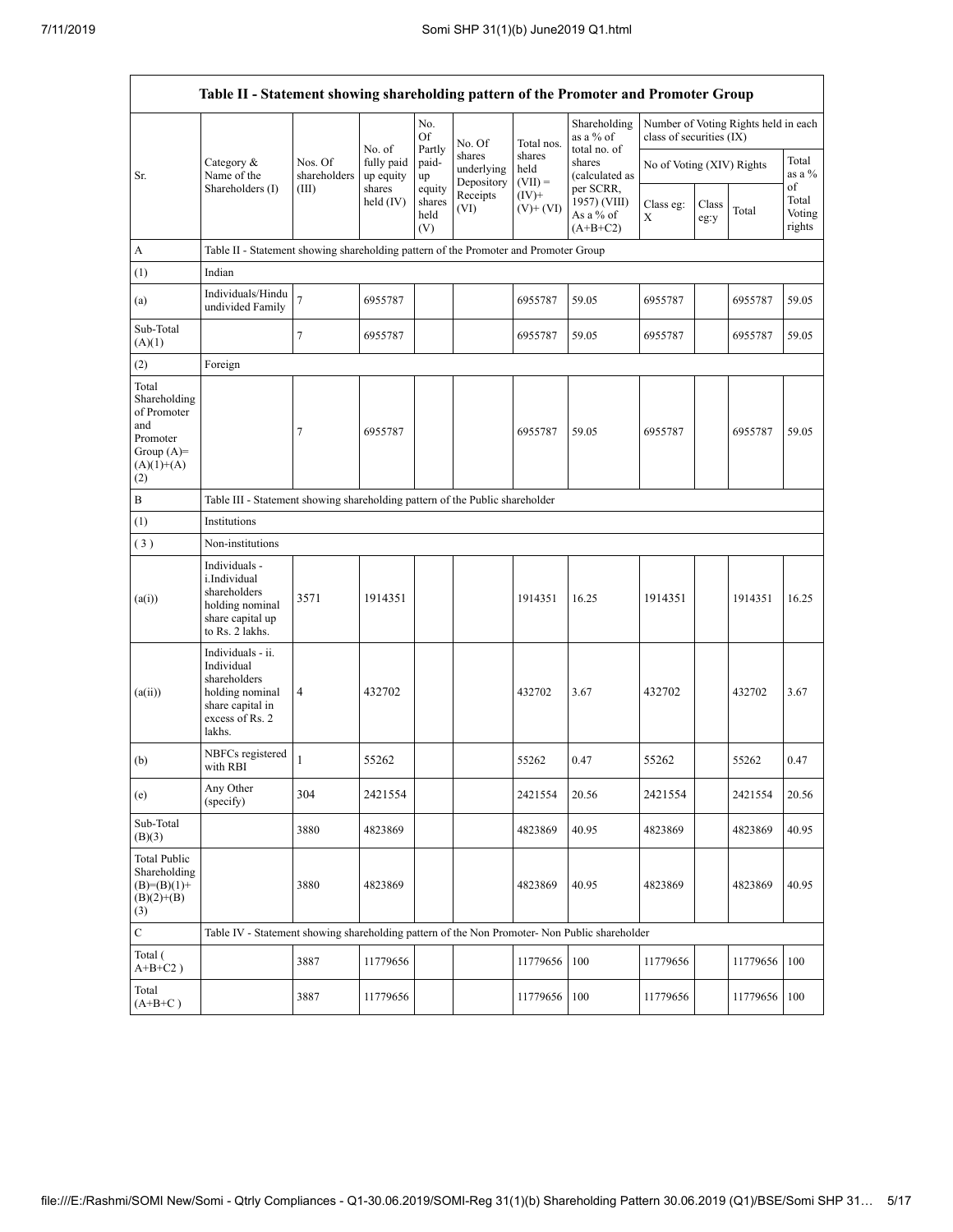| Table II - Statement showing shareholding pattern of the Promoter and Promoter Group    |                                                                                       |                                                                                      |                                                           |                                                                                               |            |                                                         |            |                                                                               |                                       |  |  |
|-----------------------------------------------------------------------------------------|---------------------------------------------------------------------------------------|--------------------------------------------------------------------------------------|-----------------------------------------------------------|-----------------------------------------------------------------------------------------------|------------|---------------------------------------------------------|------------|-------------------------------------------------------------------------------|---------------------------------------|--|--|
| Sr.                                                                                     | No. Of<br><b>Shares</b><br>Underlying                                                 | No. of<br><b>Shares</b><br>Underlying                                                | No. Of Shares<br>Underlying<br>Outstanding<br>convertible | Shareholding, as a %<br>assuming full conversion of<br>convertible securities (as a           |            | Number of<br>Locked in<br>shares (XII)                  |            | Number of<br><b>Shares</b><br>pledged or<br>otherwise<br>encumbered<br>(XIII) | Number of<br>equity shares<br>held in |  |  |
|                                                                                         | Outstanding<br>Outstanding<br>convertible<br>Warrants<br>securities<br>$(X_i)$<br>(X) |                                                                                      | securities and<br>No. Of Warrants<br>(Xi)(a)              | percentage of diluted share<br>capital) $(XI) = (VII)+(X) As$<br>a % of $(A+B+C2)$            | No.<br>(a) | As a<br>$%$ of<br>total<br><b>Shares</b><br>held<br>(b) | No.<br>(a) | As a<br>$%$ of<br>total<br><b>Shares</b><br>held<br>(b)                       | dematerialized<br>form $(XIV)$        |  |  |
| A                                                                                       |                                                                                       | Table II - Statement showing shareholding pattern of the Promoter and Promoter Group |                                                           |                                                                                               |            |                                                         |            |                                                                               |                                       |  |  |
| (1)                                                                                     | Indian                                                                                |                                                                                      |                                                           |                                                                                               |            |                                                         |            |                                                                               |                                       |  |  |
| (a)                                                                                     |                                                                                       |                                                                                      |                                                           | 59.05                                                                                         |            |                                                         |            |                                                                               | 6955787                               |  |  |
| Sub-Total (A)<br>(1)                                                                    |                                                                                       |                                                                                      |                                                           | 59.05                                                                                         |            |                                                         |            |                                                                               | 6955787                               |  |  |
| (2)                                                                                     | Foreign                                                                               |                                                                                      |                                                           |                                                                                               |            |                                                         |            |                                                                               |                                       |  |  |
| Total<br>Shareholding<br>of Promoter<br>and Promoter<br>Group $(A)=$<br>$(A)(1)+(A)(2)$ |                                                                                       |                                                                                      |                                                           | 59.05                                                                                         |            |                                                         |            |                                                                               | 6955787                               |  |  |
| B                                                                                       |                                                                                       |                                                                                      |                                                           | Table III - Statement showing shareholding pattern of the Public shareholder                  |            |                                                         |            |                                                                               |                                       |  |  |
| (1)                                                                                     | Institutions                                                                          |                                                                                      |                                                           |                                                                                               |            |                                                         |            |                                                                               |                                       |  |  |
| (3)                                                                                     | Non-institutions                                                                      |                                                                                      |                                                           |                                                                                               |            |                                                         |            |                                                                               |                                       |  |  |
| (a(i))                                                                                  |                                                                                       |                                                                                      |                                                           | 16.25                                                                                         |            |                                                         |            |                                                                               | 1914341                               |  |  |
| (a(ii))                                                                                 |                                                                                       |                                                                                      |                                                           | 3.67                                                                                          |            |                                                         |            |                                                                               | 432702                                |  |  |
| (b)                                                                                     |                                                                                       |                                                                                      |                                                           | 0.47                                                                                          |            |                                                         |            |                                                                               | 55262                                 |  |  |
| (e)                                                                                     |                                                                                       |                                                                                      |                                                           | 20.56                                                                                         |            |                                                         |            |                                                                               | 1599554                               |  |  |
| Sub-Total (B)<br>(3)                                                                    |                                                                                       |                                                                                      |                                                           | 40.95                                                                                         |            |                                                         |            |                                                                               | 4001859                               |  |  |
| <b>Total Public</b><br>Shareholding<br>$(B)= (B)(1) +$<br>$(B)(2)+(B)(3)$               |                                                                                       |                                                                                      |                                                           | 40.95                                                                                         |            |                                                         |            |                                                                               | 4001859                               |  |  |
| $\mathbf C$                                                                             |                                                                                       |                                                                                      |                                                           | Table IV - Statement showing shareholding pattern of the Non Promoter- Non Public shareholder |            |                                                         |            |                                                                               |                                       |  |  |
| Total (<br>$A+B+C2$ )                                                                   |                                                                                       |                                                                                      |                                                           | 100                                                                                           |            |                                                         |            |                                                                               | 10957646                              |  |  |
| Total (A+B+C<br>$\mathcal{E}$                                                           |                                                                                       |                                                                                      |                                                           | 100                                                                                           |            |                                                         |            |                                                                               | 10957646                              |  |  |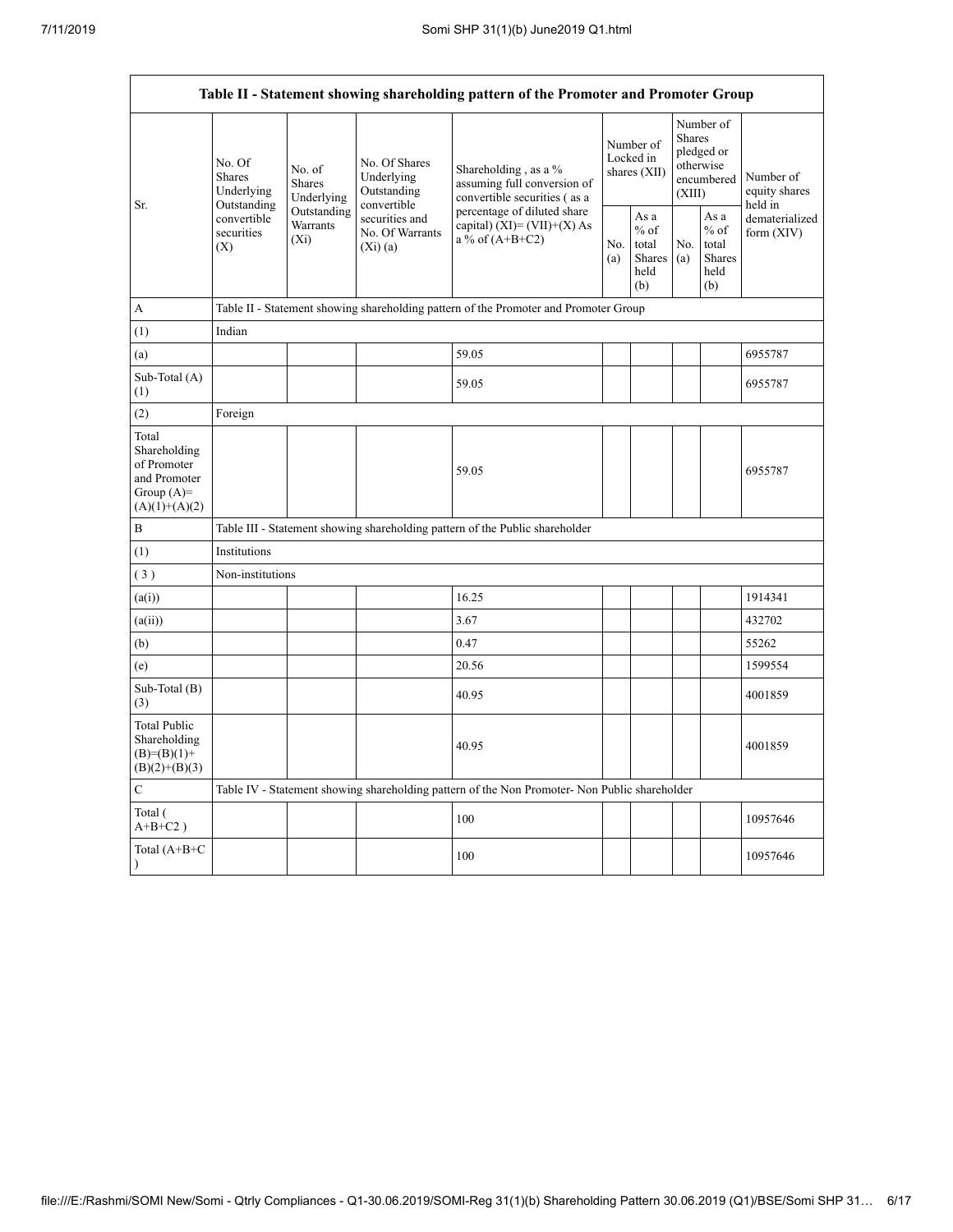| <b>Individuals/Hindu undivided Family</b>                                                                                                                                                |                                  |                              |                                             |                                         |                                 |                                 |                                 |  |  |  |
|------------------------------------------------------------------------------------------------------------------------------------------------------------------------------------------|----------------------------------|------------------------------|---------------------------------------------|-----------------------------------------|---------------------------------|---------------------------------|---------------------------------|--|--|--|
| Searial No.                                                                                                                                                                              | $\mathbf{1}$                     | $\overline{\mathbf{c}}$      | $\mathfrak z$                               | $\overline{4}$                          | 5                               | 6                               | $\tau$                          |  |  |  |
| Name of the<br>Shareholders (I)                                                                                                                                                          | <b>GAURAV</b><br><b>BHANSALI</b> | OM KUMARI<br><b>BHANSALI</b> | OM PRAKASH<br><b>BHANSALI</b><br><b>HUF</b> | OM<br><b>PRAKASH</b><br><b>BHANSALI</b> | <b>PRIYA</b><br><b>BHANSALI</b> | <b>RUCHI</b><br><b>BHANSALI</b> | <b>VIMAL</b><br><b>BHANSALI</b> |  |  |  |
| PAN $(II)$                                                                                                                                                                               | ADDPB0795R                       | ABFPB0643N                   | AAAHO7932H                                  | AAYPB9950G                              | AGQPB6184Q                      | AIIPB0949H                      | ADDPB0794Q                      |  |  |  |
| No. of fully paid<br>up equity shares<br>held (IV)                                                                                                                                       | 572335                           | 1091221                      | 135000                                      | 4417011                                 | 68691                           | 72689                           | 598840                          |  |  |  |
| No. Of Partly paid-<br>up equity shares<br>held(V)                                                                                                                                       |                                  |                              |                                             |                                         |                                 |                                 |                                 |  |  |  |
| No. Of shares<br>underlying<br>Depository<br>Receipts (VI)                                                                                                                               |                                  |                              |                                             |                                         |                                 |                                 |                                 |  |  |  |
| Total nos. shares<br>held $(VII) = (IV) +$<br>$(V)$ + $(VI)$                                                                                                                             | 572335                           | 1091221                      | 135000                                      | 4417011                                 | 68691                           | 72689                           | 598840                          |  |  |  |
| Shareholding as a<br>% of total no. of<br>shares (calculated<br>as per SCRR,<br>1957) (VIII) As a<br>% of $(A+B+C2)$                                                                     | 4.86                             | 9.26                         | 1.15                                        | 37.5                                    | 0.58                            | 0.62                            | 5.08                            |  |  |  |
| Number of Voting Rights held in each class of securities (IX)                                                                                                                            |                                  |                              |                                             |                                         |                                 |                                 |                                 |  |  |  |
| Class eg:X                                                                                                                                                                               | 572335                           | 1091221                      | 135000                                      | 4417011                                 | 68691                           | 72689                           | 598840                          |  |  |  |
| Class eg:y                                                                                                                                                                               |                                  |                              |                                             |                                         |                                 |                                 |                                 |  |  |  |
| Total                                                                                                                                                                                    | 572335                           | 1091221                      | 135000                                      | 4417011                                 | 68691                           | 72689                           | 598840                          |  |  |  |
| Total as a % of<br><b>Total Voting rights</b>                                                                                                                                            | 4.86                             | 9.26                         | 1.15                                        | 37.5                                    | 0.58                            | 0.62                            | 5.08                            |  |  |  |
| No. Of Shares<br>Underlying<br>Outstanding<br>convertible<br>securities $(X)$                                                                                                            |                                  |                              |                                             |                                         |                                 |                                 |                                 |  |  |  |
| No. of Shares<br>Underlying<br>Outstanding<br>Warrants (Xi)                                                                                                                              |                                  |                              |                                             |                                         |                                 |                                 |                                 |  |  |  |
| No. Of Shares<br>Underlying<br>Outstanding<br>convertible<br>securities and No.<br>Of Warrants (Xi)<br>(a)                                                                               |                                  |                              |                                             |                                         |                                 |                                 |                                 |  |  |  |
| Shareholding, as a<br>% assuming full<br>conversion of<br>convertible<br>securities (as a<br>percentage of<br>diluted share<br>capital) (XI)=<br>$(VII)+(Xi)(a)$ As a<br>% of $(A+B+C2)$ | 4.86                             | 9.26                         | 1.15                                        | 37.5                                    | 0.58                            | 0.62                            | 5.08                            |  |  |  |
| Number of Locked in shares (XII)                                                                                                                                                         |                                  |                              |                                             |                                         |                                 |                                 |                                 |  |  |  |
| No. (a)                                                                                                                                                                                  |                                  |                              |                                             |                                         |                                 |                                 |                                 |  |  |  |
| As a % of total<br>Shares held (b)                                                                                                                                                       |                                  |                              |                                             |                                         |                                 |                                 |                                 |  |  |  |
| Number of Shares pledged or otherwise encumbered (XIII)                                                                                                                                  |                                  |                              |                                             |                                         |                                 |                                 |                                 |  |  |  |
| No. $(a)$                                                                                                                                                                                |                                  |                              |                                             |                                         |                                 |                                 |                                 |  |  |  |
| As a % of total<br>Shares held (b)                                                                                                                                                       |                                  |                              |                                             |                                         |                                 |                                 |                                 |  |  |  |
| Number of equity                                                                                                                                                                         | 572335                           | 1091221                      | 135000                                      | 4417011                                 | 68691                           | 72689                           | 598840                          |  |  |  |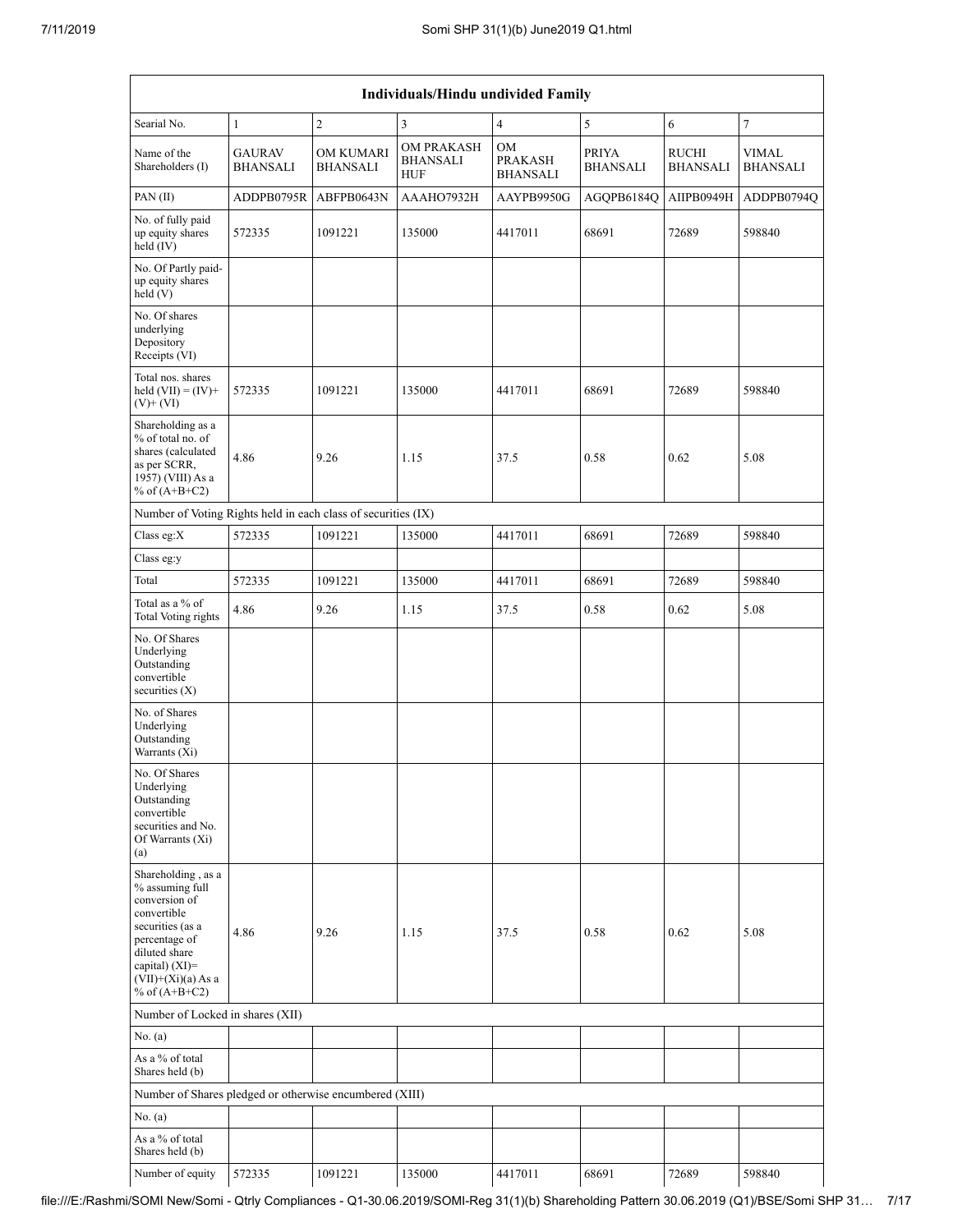### 7/11/2019 Somi SHP 31(1)(b) June2019 Q1.html

| shares held in<br>dematerialized<br>form $(XIV)$ |          |          |          |          |          |          |          |  |  |  |
|--------------------------------------------------|----------|----------|----------|----------|----------|----------|----------|--|--|--|
| Reason for not providing PAN                     |          |          |          |          |          |          |          |  |  |  |
| Reason for not<br>providing PAN                  |          |          |          |          |          |          |          |  |  |  |
| Shareholder type                                 | Promoter | Promoter | Promoter | Promoter | Promoter | Promoter | Promoter |  |  |  |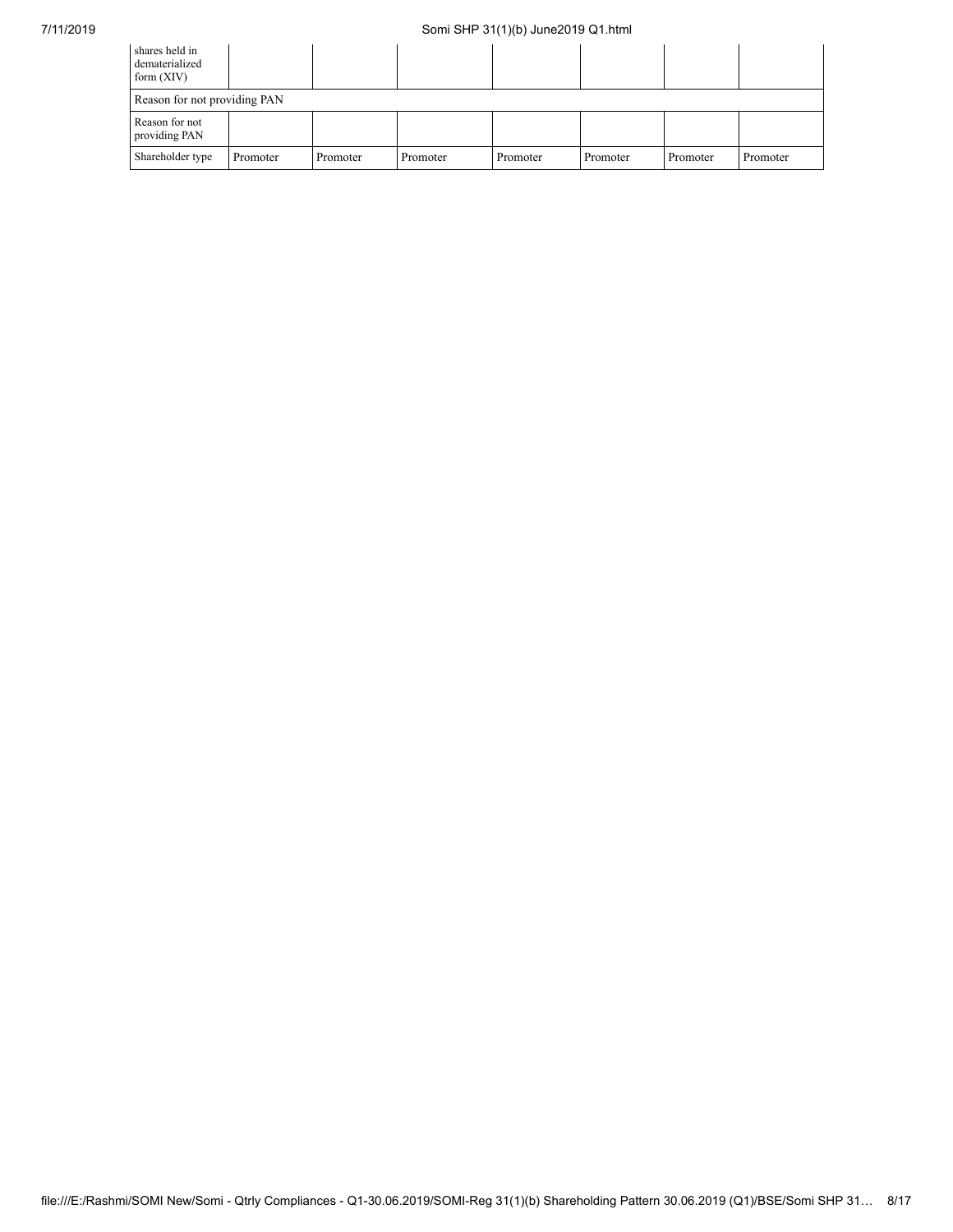| Individuals/Hindu undivided Family                                                                                                                                                       |                                                               |  |  |  |  |  |  |
|------------------------------------------------------------------------------------------------------------------------------------------------------------------------------------------|---------------------------------------------------------------|--|--|--|--|--|--|
| Searial No.                                                                                                                                                                              |                                                               |  |  |  |  |  |  |
| Name of the<br>Shareholders (I)                                                                                                                                                          | Click here to go back                                         |  |  |  |  |  |  |
| PAN(II)                                                                                                                                                                                  | Total                                                         |  |  |  |  |  |  |
| No. of fully paid<br>up equity shares<br>$\text{held}(\text{IV})$                                                                                                                        | 6955787                                                       |  |  |  |  |  |  |
| No. Of Partly paid-<br>up equity shares<br>held (V)                                                                                                                                      |                                                               |  |  |  |  |  |  |
| No. Of shares<br>underlying<br>Depository<br>Receipts (VI)                                                                                                                               |                                                               |  |  |  |  |  |  |
| Total nos. shares<br>held $(VII) = (IV) +$<br>$(V)+(VI)$                                                                                                                                 | 6955787                                                       |  |  |  |  |  |  |
| Shareholding as a<br>% of total no. of<br>shares (calculated<br>as per SCRR,<br>1957) (VIII) As a<br>% of $(A+B+C2)$                                                                     | 59.05                                                         |  |  |  |  |  |  |
|                                                                                                                                                                                          | Number of Voting Rights held in each class of securities (IX) |  |  |  |  |  |  |
| Class eg:X                                                                                                                                                                               | 6955787                                                       |  |  |  |  |  |  |
| Class eg:y                                                                                                                                                                               |                                                               |  |  |  |  |  |  |
| Total                                                                                                                                                                                    | 6955787                                                       |  |  |  |  |  |  |
| Total as a % of<br><b>Total Voting rights</b>                                                                                                                                            | 59.05                                                         |  |  |  |  |  |  |
| No. Of Shares<br>Underlying<br>Outstanding<br>convertible<br>securities $(X)$                                                                                                            |                                                               |  |  |  |  |  |  |
| No. of Shares<br>Underlying<br>Outstanding<br>Warrants $(X_i)$                                                                                                                           |                                                               |  |  |  |  |  |  |
| No. Of Shares<br>Underlying<br>Outstanding<br>convertible<br>securities and No.<br>Of Warrants (Xi)<br>(a)                                                                               |                                                               |  |  |  |  |  |  |
| Shareholding, as a<br>% assuming full<br>conversion of<br>convertible<br>securities (as a<br>percentage of<br>diluted share<br>capital) (XI)=<br>$(VII)+(Xi)(a)$ As a<br>% of $(A+B+C2)$ | 59.05                                                         |  |  |  |  |  |  |
| Number of Locked in shares (XII)                                                                                                                                                         |                                                               |  |  |  |  |  |  |
| No. (a)                                                                                                                                                                                  |                                                               |  |  |  |  |  |  |
| As a % of total<br>Shares held (b)                                                                                                                                                       |                                                               |  |  |  |  |  |  |
|                                                                                                                                                                                          | Number of Shares pledged or otherwise encumbered (XIII)       |  |  |  |  |  |  |
| No. (a)                                                                                                                                                                                  |                                                               |  |  |  |  |  |  |
| As a % of total<br>Shares held (b)                                                                                                                                                       |                                                               |  |  |  |  |  |  |
| Number of equity<br>shares held in                                                                                                                                                       | 6955787                                                       |  |  |  |  |  |  |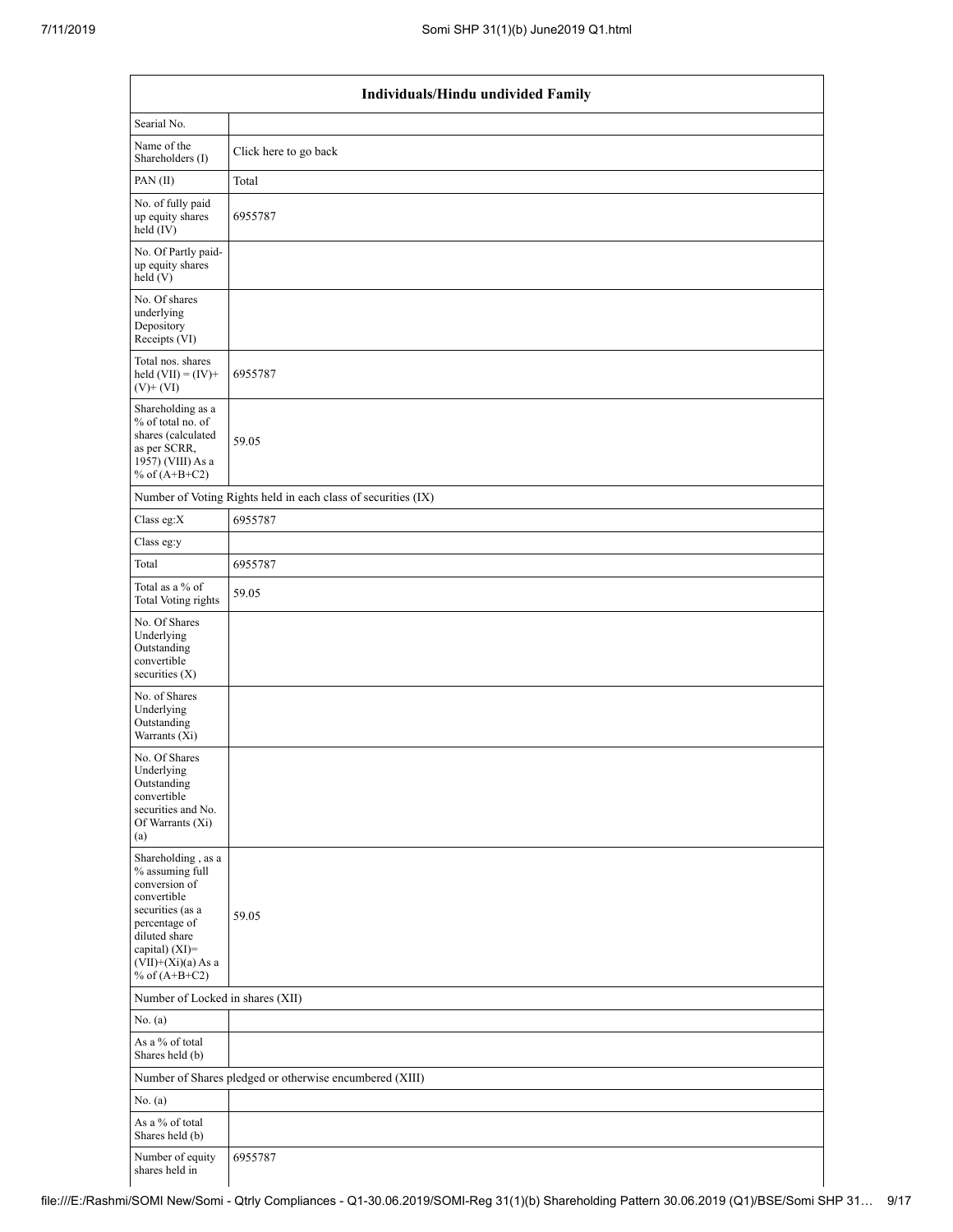| dematerialized<br>form $(XIV)$  |  |  |  |  |  |  |
|---------------------------------|--|--|--|--|--|--|
| Reason for not providing PAN    |  |  |  |  |  |  |
| Reason for not<br>providing PAN |  |  |  |  |  |  |
| Shareholder type                |  |  |  |  |  |  |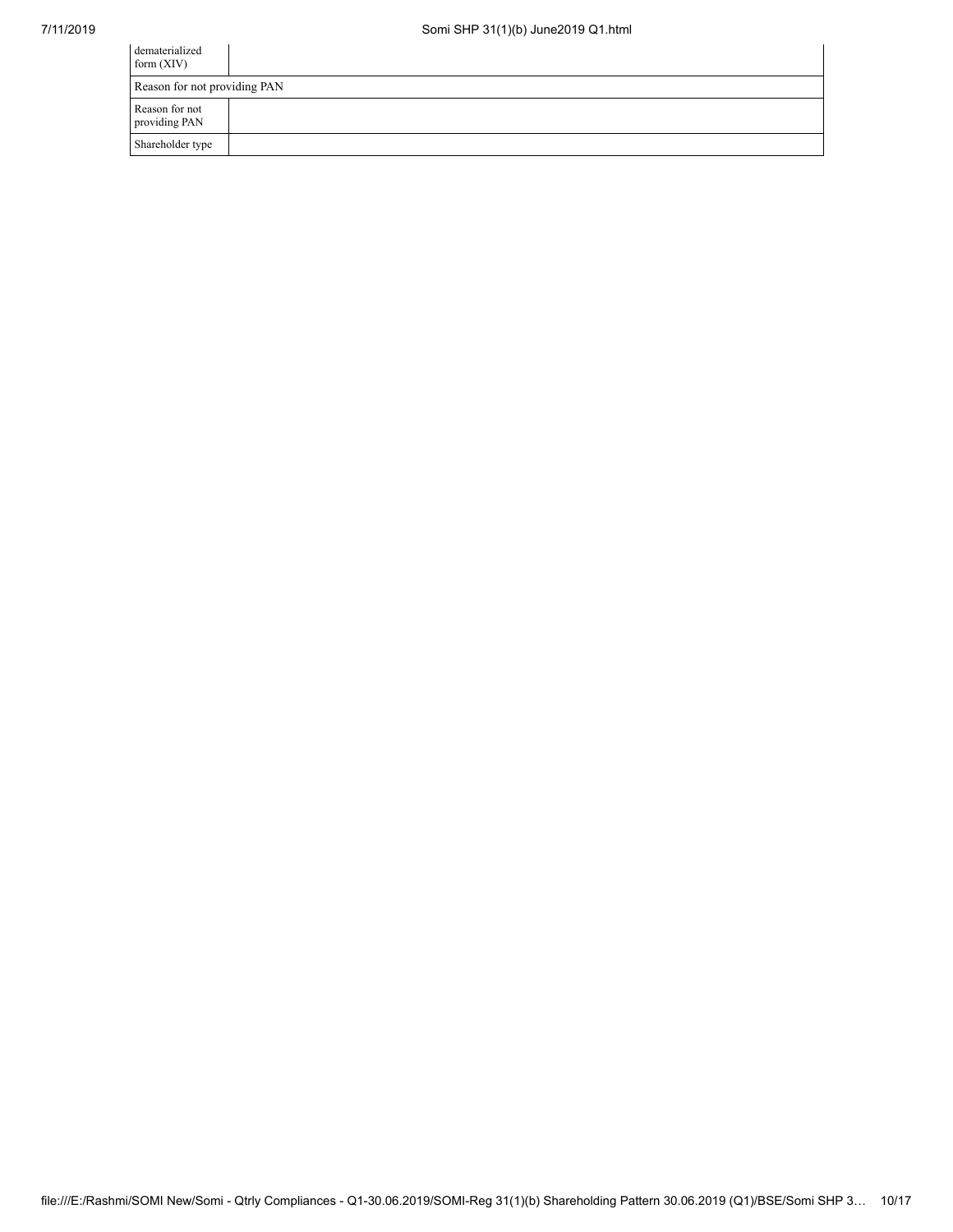$\overline{\phantom{a}}$ 

| Individuals - ii. Individual shareholders holding nominal share capital in excess of Rs. 2 lakhs.                                                                                    |                                                               |                       |  |  |  |  |  |  |  |
|--------------------------------------------------------------------------------------------------------------------------------------------------------------------------------------|---------------------------------------------------------------|-----------------------|--|--|--|--|--|--|--|
| Searial No.                                                                                                                                                                          | $\mathbf{1}$                                                  |                       |  |  |  |  |  |  |  |
| Name of the<br>Shareholders (I)                                                                                                                                                      | RAJENDRAKUMAR S BHIMRAJKA                                     | Click here to go back |  |  |  |  |  |  |  |
| PAN(II)                                                                                                                                                                              | AETPB8730P                                                    | Total                 |  |  |  |  |  |  |  |
| No. of fully paid<br>up equity shares<br>held (IV)                                                                                                                                   | 275000                                                        | 275000                |  |  |  |  |  |  |  |
| No. Of Partly paid-<br>up equity shares<br>held (V)                                                                                                                                  |                                                               |                       |  |  |  |  |  |  |  |
| No. Of shares<br>underlying<br>Depository<br>Receipts (VI)                                                                                                                           |                                                               |                       |  |  |  |  |  |  |  |
| Total nos. shares<br>held $(VII) = (IV) +$<br>$(V)+(VI)$                                                                                                                             | 275000                                                        | 275000                |  |  |  |  |  |  |  |
| Shareholding as a<br>% of total no. of<br>shares (calculated<br>as per SCRR,<br>1957) (VIII) As a<br>% of $(A+B+C2)$                                                                 | 2.33                                                          | 2.33                  |  |  |  |  |  |  |  |
|                                                                                                                                                                                      | Number of Voting Rights held in each class of securities (IX) |                       |  |  |  |  |  |  |  |
| Class eg: X                                                                                                                                                                          | 275000                                                        | 275000                |  |  |  |  |  |  |  |
| Class eg:y                                                                                                                                                                           |                                                               |                       |  |  |  |  |  |  |  |
| Total                                                                                                                                                                                | 275000                                                        | 275000                |  |  |  |  |  |  |  |
| Total as a % of<br><b>Total Voting rights</b>                                                                                                                                        | 2.33                                                          | 2.33                  |  |  |  |  |  |  |  |
| No. Of Shares<br>Underlying<br>Outstanding<br>convertible<br>securities $(X)$                                                                                                        |                                                               |                       |  |  |  |  |  |  |  |
| No. of Shares<br>Underlying<br>Outstanding<br>Warrants (Xi)                                                                                                                          |                                                               |                       |  |  |  |  |  |  |  |
| No. Of Shares<br>Underlying<br>Outstanding<br>convertible<br>securities and No.<br>Of Warrants (Xi)<br>(a)                                                                           |                                                               |                       |  |  |  |  |  |  |  |
| Shareholding, as a<br>% assuming full<br>conversion of<br>convertible<br>securities (as a<br>percentage of<br>diluted share<br>capital) (XI)=<br>$(VII)+(X)$ As a %<br>of $(A+B+C2)$ | 2.33                                                          | 2.33                  |  |  |  |  |  |  |  |
| Number of Locked in shares (XII)                                                                                                                                                     |                                                               |                       |  |  |  |  |  |  |  |
| No. (a)                                                                                                                                                                              |                                                               |                       |  |  |  |  |  |  |  |
| As a % of total<br>Shares held (b)                                                                                                                                                   |                                                               |                       |  |  |  |  |  |  |  |
| Number of equity<br>shares held in<br>dematerialized<br>form (XIV)                                                                                                                   | 275000                                                        | 275000                |  |  |  |  |  |  |  |
| Reason for not providing PAN                                                                                                                                                         |                                                               |                       |  |  |  |  |  |  |  |
| Reason for not<br>providing PAN                                                                                                                                                      |                                                               |                       |  |  |  |  |  |  |  |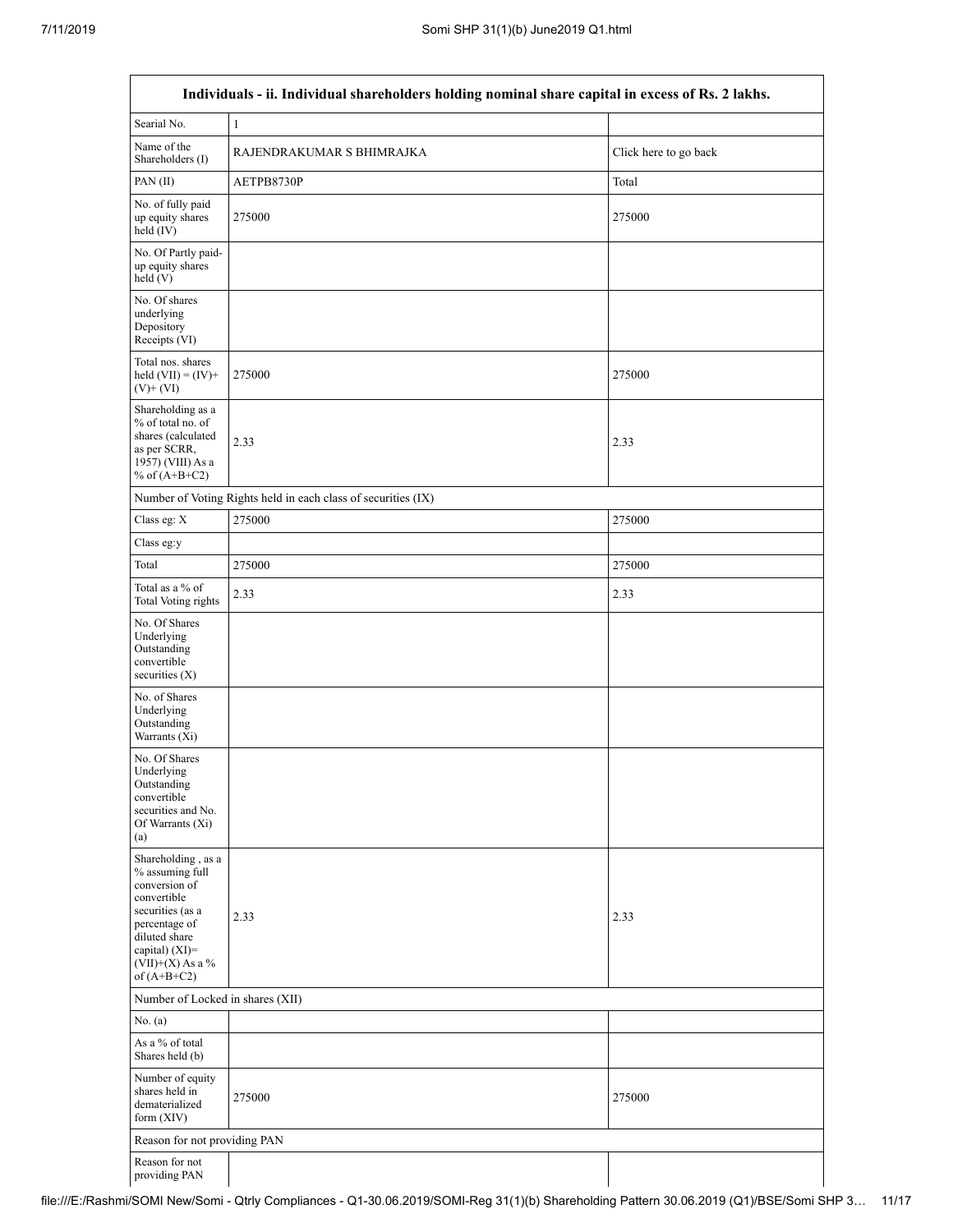file:///E:/Rashmi/SOMI New/Somi - Qtrly Compliances - Q1-30.06.2019/SOMI-Reg 31(1)(b) Shareholding Pattern 30.06.2019 (Q1)/BSE/Somi SHP 3… 12/17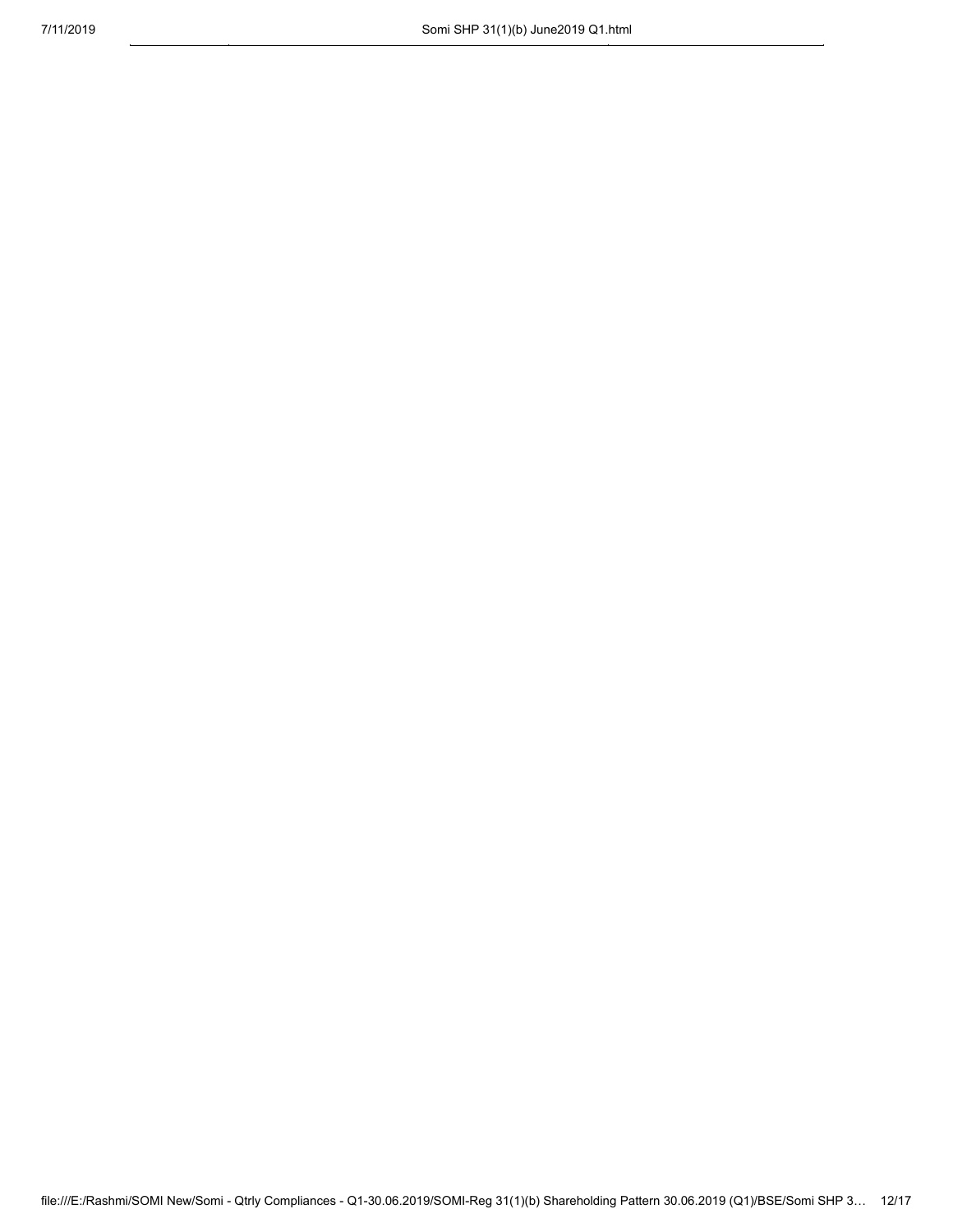| Any Other (specify)                                                                                                                                                                  |                     |                            |                                                                     |                                                                      |                                                                          |                                                             |                                                                     |  |  |  |
|--------------------------------------------------------------------------------------------------------------------------------------------------------------------------------------|---------------------|----------------------------|---------------------------------------------------------------------|----------------------------------------------------------------------|--------------------------------------------------------------------------|-------------------------------------------------------------|---------------------------------------------------------------------|--|--|--|
| Searial No.                                                                                                                                                                          | $\mathbf{1}$        | $\overline{c}$             | 3                                                                   | $\overline{4}$                                                       | 5                                                                        | 6                                                           | $\overline{7}$                                                      |  |  |  |
| Category                                                                                                                                                                             | Clearing<br>Members | <b>Bodies</b><br>Corporate | <b>Bodies</b><br>Corporate                                          | <b>Bodies</b><br>Corporate                                           | <b>Bodies Corporate</b>                                                  | <b>Bodies</b><br>Corporate                                  | <b>Bodies</b><br>Corporate                                          |  |  |  |
| Category / More<br>than 1 percentage                                                                                                                                                 | Category            | Category                   | More than 1<br>percentage of<br>shareholding                        | More than 1<br>percentage of<br>shareholding                         | More than 1<br>percentage of<br>shareholding                             | More than 1<br>percentage of<br>shareholding                | More than 1<br>percentage of<br>shareholding                        |  |  |  |
| Name of the<br>Shareholders (I)                                                                                                                                                      |                     |                            | <b>JOSHNA</b><br><b>TRADING</b><br><b>PRIVATE</b><br><b>LIMITED</b> | <b>MANISH</b><br><b>TRADECOM</b><br><b>PRIVATE</b><br><b>LIMITED</b> | ROYAL JAISAL<br><b>FINANCIAL</b><br><b>CONSULTANTS PVT</b><br><b>LTD</b> | SAJOY<br><b>RUBBERS</b><br><b>PRIVATE</b><br><b>LIMITED</b> | <b>SINA</b><br><b>CHEMTRADE</b><br><b>PRIVATE</b><br><b>LIMITED</b> |  |  |  |
| PAN(II)                                                                                                                                                                              |                     |                            | AABCJ7088F                                                          | AAECM7389P                                                           | AAECR2634L                                                               | AAKCS0552L                                                  | AAKCS0554N                                                          |  |  |  |
| No. of the<br>Shareholders (I)                                                                                                                                                       | 34                  | 37                         | $\mathbf{1}$                                                        | 1                                                                    | 1                                                                        | 1                                                           | 1                                                                   |  |  |  |
| No. of fully paid<br>up equity shares<br>$held$ (IV)                                                                                                                                 | 60861               | 2104637                    | 286000                                                              | 301732                                                               | 382553                                                                   | 238000                                                      | 298000                                                              |  |  |  |
| No. Of Partly paid-<br>up equity shares<br>held(V)                                                                                                                                   |                     |                            |                                                                     |                                                                      |                                                                          |                                                             |                                                                     |  |  |  |
| No. Of shares<br>underlying<br>Depository<br>Receipts (VI)                                                                                                                           |                     |                            |                                                                     |                                                                      |                                                                          |                                                             |                                                                     |  |  |  |
| Total nos. shares<br>held $(VII) = (IV) +$<br>$(V) + (VI)$                                                                                                                           | 60861               | 2104637                    | 286000                                                              | 301732                                                               | 382553                                                                   | 238000                                                      | 298000                                                              |  |  |  |
| Shareholding as a<br>% of total no. of<br>shares (calculated<br>as per SCRR,<br>1957) (VIII) As a<br>% of $(A+B+C2)$                                                                 | 0.52                | 17.87                      | 2.43                                                                | 2.56                                                                 | 3.25                                                                     | 2.02                                                        | 2.53                                                                |  |  |  |
| Number of Voting Rights held in each class of securities (IX)                                                                                                                        |                     |                            |                                                                     |                                                                      |                                                                          |                                                             |                                                                     |  |  |  |
| Class eg: X                                                                                                                                                                          | 60861               | 2104637                    | 286000                                                              | 301732                                                               | 382553                                                                   | 238000                                                      | 298000                                                              |  |  |  |
| Class eg:y                                                                                                                                                                           |                     |                            |                                                                     |                                                                      |                                                                          |                                                             |                                                                     |  |  |  |
| Total                                                                                                                                                                                | 60861               | 2104637                    | 286000                                                              | 301732                                                               | 382553                                                                   | 238000                                                      | 298000                                                              |  |  |  |
| Total as a % of<br>Total Voting rights                                                                                                                                               | 0.52                | 17.87                      | 2.43                                                                | 2.56                                                                 | 3.25                                                                     | 2.02                                                        | 2.53                                                                |  |  |  |
| No. Of Shares<br>Underlying<br>Outstanding<br>convertible<br>securities $(X)$                                                                                                        |                     |                            |                                                                     |                                                                      |                                                                          |                                                             |                                                                     |  |  |  |
| No. of Shares<br>Underlying<br>Outstanding<br>Warrants (Xi)                                                                                                                          |                     |                            |                                                                     |                                                                      |                                                                          |                                                             |                                                                     |  |  |  |
| No. Of Shares<br>Underlying<br>Outstanding<br>convertible<br>securities and No.<br>Of Warrants (Xi)<br>(a)                                                                           |                     |                            |                                                                     |                                                                      |                                                                          |                                                             |                                                                     |  |  |  |
| Shareholding, as a<br>% assuming full<br>conversion of<br>convertible<br>securities (as a<br>percentage of<br>diluted share<br>capital) (XI)=<br>$(VII)+(X)$ As a %<br>of $(A+B+C2)$ | 0.52                | 17.87                      | 2.43                                                                | 2.56                                                                 | 3.25                                                                     | 2.02                                                        | 2.53                                                                |  |  |  |
| Number of Locked in shares (XII)                                                                                                                                                     |                     |                            |                                                                     |                                                                      |                                                                          |                                                             |                                                                     |  |  |  |
| No. $(a)$                                                                                                                                                                            |                     |                            |                                                                     |                                                                      |                                                                          |                                                             |                                                                     |  |  |  |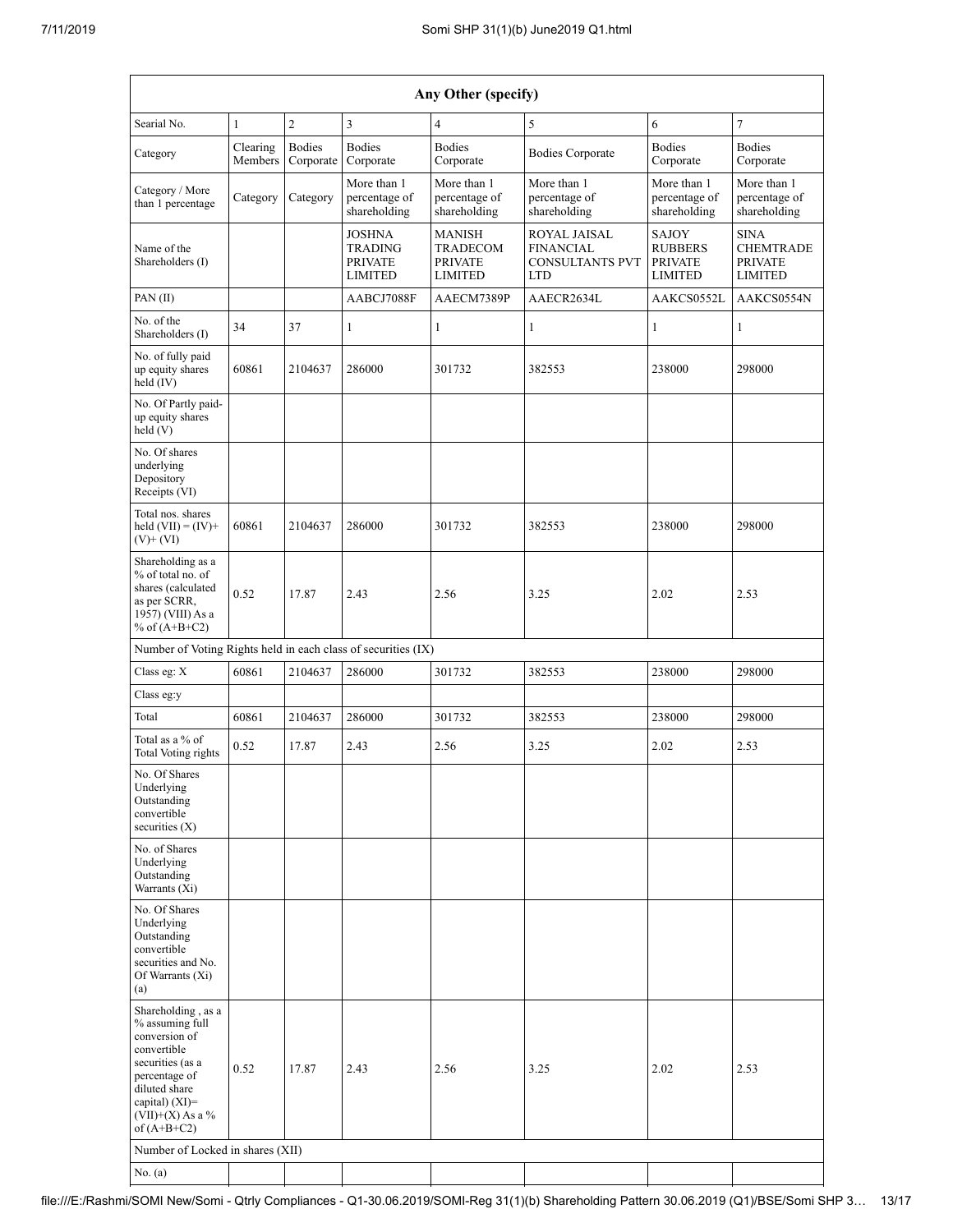### 7/11/2019 Somi SHP 31(1)(b) June2019 Q1.html

| As a % of total<br>Shares held (b)                                   |       |         |                |        |        |          |   |  |
|----------------------------------------------------------------------|-------|---------|----------------|--------|--------|----------|---|--|
| Number of equity<br>shares held in<br>dematerialized<br>form $(XIV)$ | 60861 | 1282637 | $\overline{0}$ | 301732 | 382553 | $\theta$ | v |  |
| Reason for not providing PAN                                         |       |         |                |        |        |          |   |  |
| Reason for not<br>providing PAN                                      |       |         |                |        |        |          |   |  |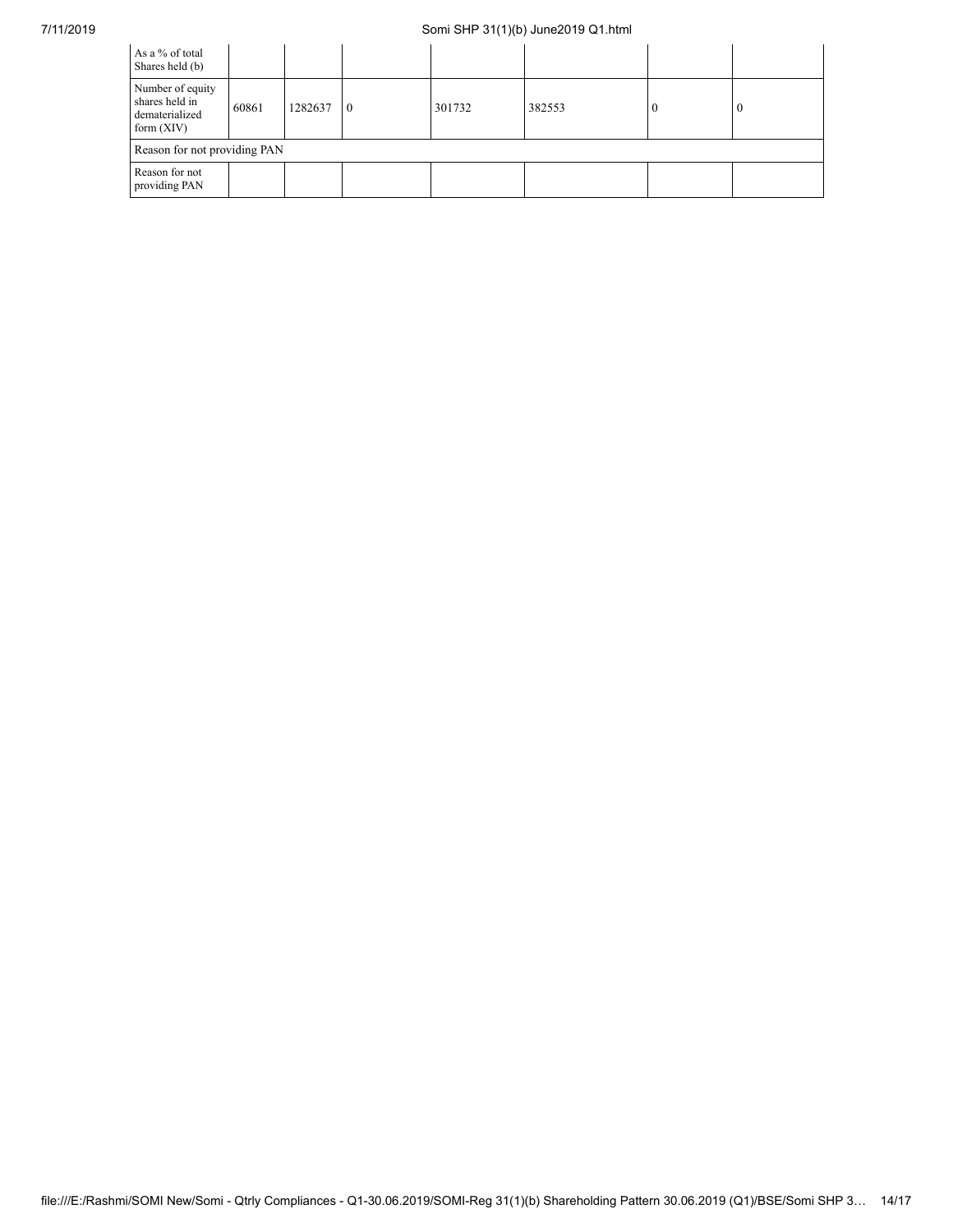| Any Other (specify)                                                                                                                                                                     |                                                               |                              |            |            |                          |  |  |  |
|-----------------------------------------------------------------------------------------------------------------------------------------------------------------------------------------|---------------------------------------------------------------|------------------------------|------------|------------|--------------------------|--|--|--|
| Searial No.                                                                                                                                                                             | $\,$ 8 $\,$                                                   | 9                            | 10         | 11         |                          |  |  |  |
| Category                                                                                                                                                                                | <b>Bodies Corporate</b>                                       | Non-Resident Indian<br>(NRI) | <b>LLP</b> | <b>HUF</b> |                          |  |  |  |
| Category / More<br>than 1 percentage                                                                                                                                                    | More than 1 percentage of shareholding                        | Category                     | Category   | Category   |                          |  |  |  |
| Name of the<br>Shareholders (I)                                                                                                                                                         | TRANSLAND SHARES PRIVATE<br><b>LIMITED</b>                    |                              |            |            | Click here to go<br>back |  |  |  |
| PAN(II)                                                                                                                                                                                 | AADCT1253A                                                    |                              |            |            | Total                    |  |  |  |
| No. of the<br>Shareholders (I)                                                                                                                                                          | $\mathbf{1}$                                                  | 59                           | 1          | 173        | 304                      |  |  |  |
| No. of fully paid<br>up equity shares<br>$held$ (IV)                                                                                                                                    | 456183                                                        | 83862                        | 874        | 171320     | 2421554                  |  |  |  |
| No. Of Partly paid-<br>up equity shares<br>held(V)                                                                                                                                      |                                                               |                              |            |            |                          |  |  |  |
| No. Of shares<br>underlying<br>Depository<br>Receipts (VI)                                                                                                                              |                                                               |                              |            |            |                          |  |  |  |
| Total nos. shares<br>held $(VII) = (IV) +$<br>$(V)$ + $(VI)$                                                                                                                            | 456183                                                        | 83862                        | 874        | 171320     | 2421554                  |  |  |  |
| Shareholding as a<br>% of total no. of<br>shares (calculated<br>as per SCRR,<br>1957) (VIII) As a<br>% of $(A+B+C2)$                                                                    | 3.87                                                          | 0.71                         | 0.01       | 1.45       | 20.56                    |  |  |  |
|                                                                                                                                                                                         | Number of Voting Rights held in each class of securities (IX) |                              |            |            |                          |  |  |  |
| Class eg: X                                                                                                                                                                             | 456183                                                        | 83862                        | 874        | 171320     | 2421554                  |  |  |  |
| Class eg:y                                                                                                                                                                              |                                                               |                              |            |            |                          |  |  |  |
| Total                                                                                                                                                                                   | 456183                                                        | 83862                        | 874        | 171320     | 2421554                  |  |  |  |
| Total as a % of<br>Total Voting rights                                                                                                                                                  | 3.87                                                          | 0.71                         | 0.01       | 1.45       | 20.56                    |  |  |  |
| No. Of Shares<br>Underlying<br>Outstanding<br>convertible<br>securities $(X)$                                                                                                           |                                                               |                              |            |            |                          |  |  |  |
| No. of Shares<br>Underlying<br>Outstanding<br>Warrants (Xi)                                                                                                                             |                                                               |                              |            |            |                          |  |  |  |
| No. Of Shares<br>Underlying<br>Outstanding<br>convertible<br>securities and No.<br>Of Warrants (Xi)<br>(a)                                                                              |                                                               |                              |            |            |                          |  |  |  |
| Shareholding, as a<br>% assuming full<br>conversion of<br>convertible<br>securities (as a<br>percentage of<br>diluted share<br>capital) $(XI)$ =<br>$(VII)+(X)$ As a %<br>of $(A+B+C2)$ | 3.87                                                          | 0.71                         | 0.01       | 1.45       | 20.56                    |  |  |  |
|                                                                                                                                                                                         | Number of Locked in shares (XII)                              |                              |            |            |                          |  |  |  |
| No. (a)                                                                                                                                                                                 |                                                               |                              |            |            |                          |  |  |  |
| As a % of total<br>Shares held (b)                                                                                                                                                      |                                                               |                              |            |            |                          |  |  |  |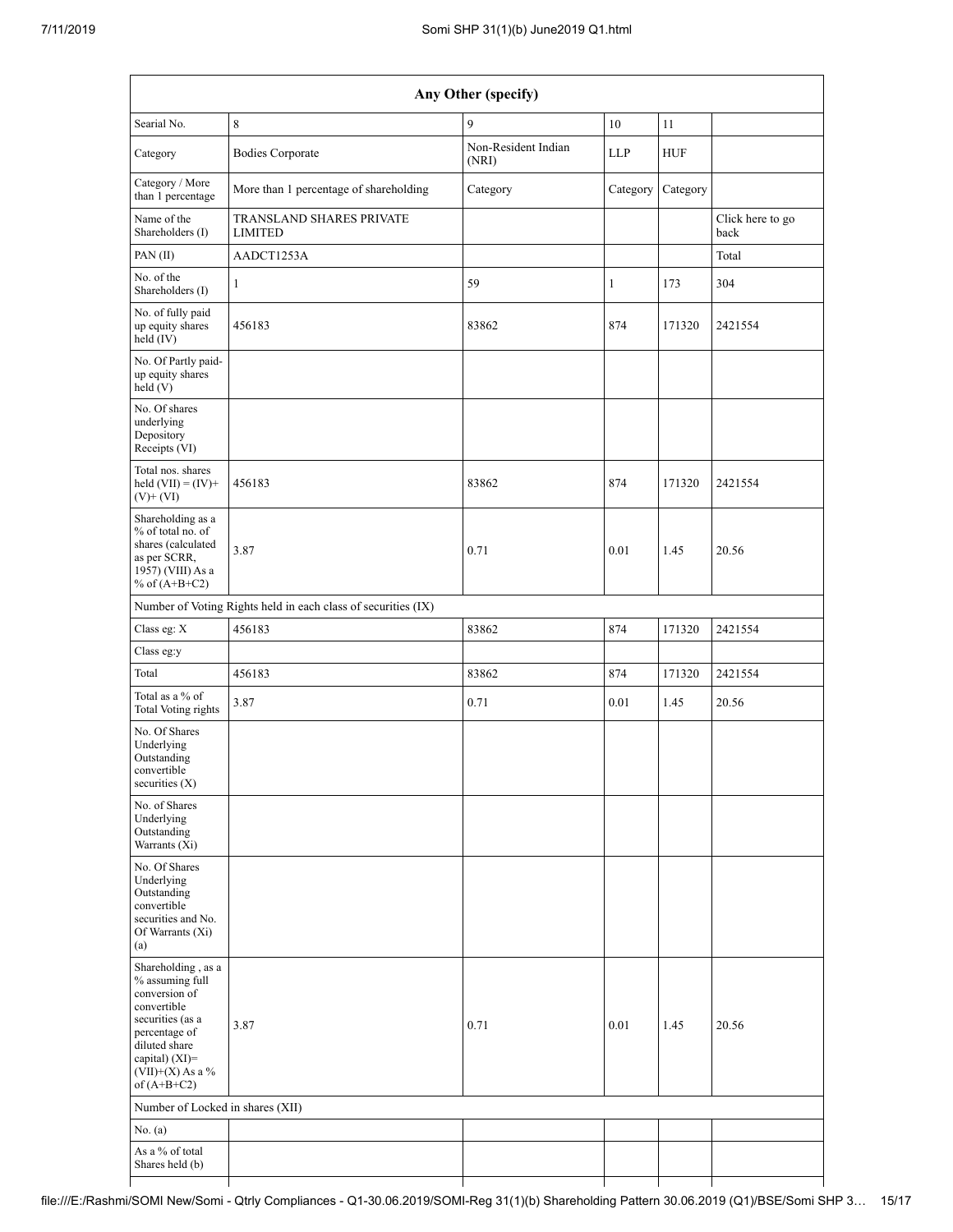### 7/11/2019 Somi SHP 31(1)(b) June2019 Q1.html

| Number of equity<br>shares held in<br>dematerialized<br>form $(XIV)$ | 456183 | 83862 | 874 | 171320 | 1599554 |  |  |
|----------------------------------------------------------------------|--------|-------|-----|--------|---------|--|--|
| Reason for not providing PAN                                         |        |       |     |        |         |  |  |
| Reason for not<br>providing PAN                                      |        |       |     |        |         |  |  |